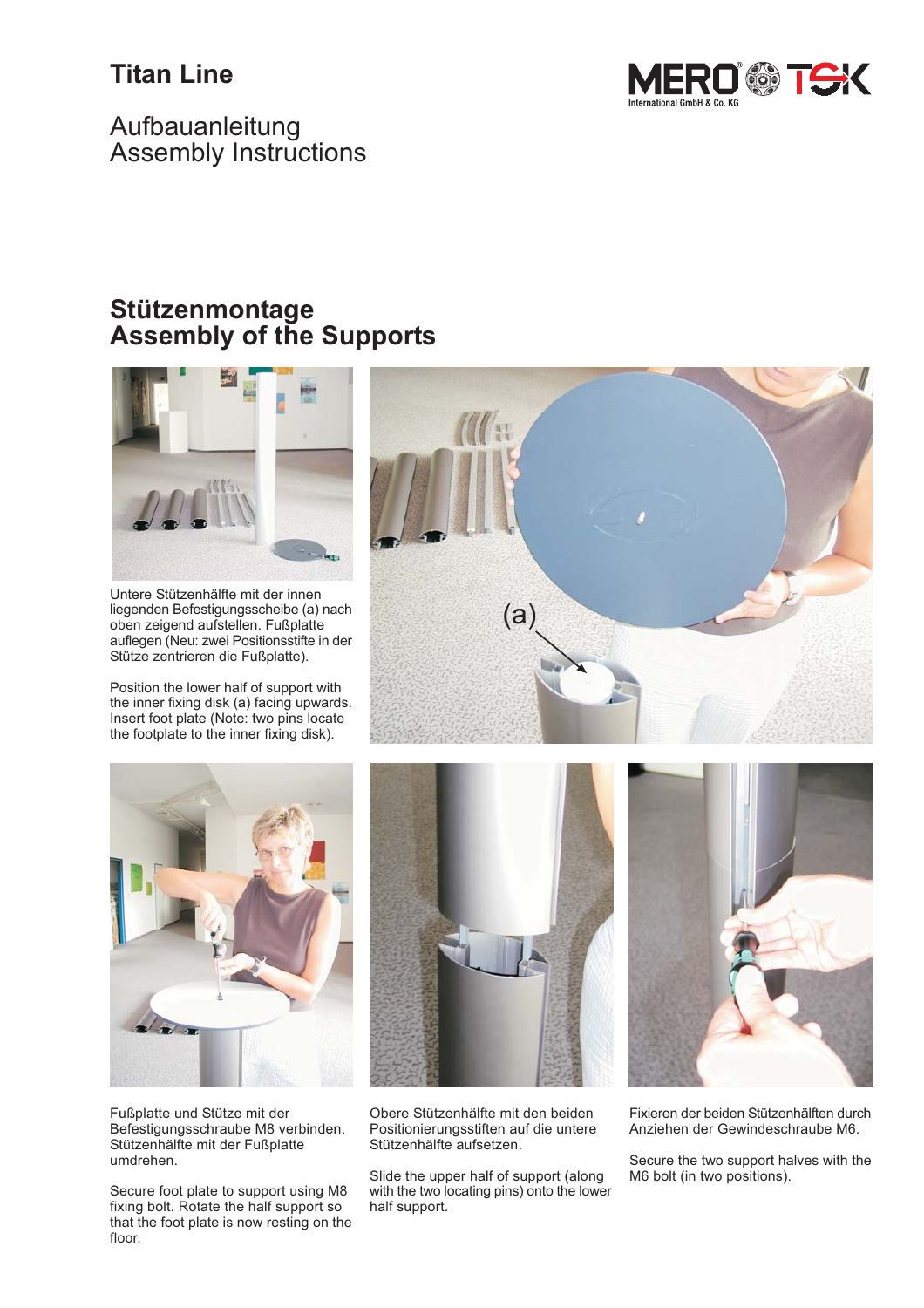## Rahmenmontage **Assembly of Frame**











3+4. Senkrechtes Rahmenteil mit den beiden Abstandzargen seitlich in die Stütze einführen. Bis zum oberen Anschlag (a) in die Stütze schieben und befestigen.

3+4. Insert vertical frame assembly (with both spacer frames attached), to position (a) in the support assembly. Ensure location against the upper stop and lock in position by rotating the fixing catch  $1/2$  turn.







5+6. Querzarge 1 seitlich in das senkrechte Rahmenteil einfügen. Mit einer 1/2 Drehung die Schlossschraube anziehen.

5+6. Position the lower horizontal frame into the vertical frame assembly, and lock in position by rotating the fixing catch 1/2 turn.



7+8. Die Montage der oberen Zarge erfolgt in der gleichen Weise. Eventuelle Bodenunebenheiten können durch die Standfüße an den Rahmenteilen M1 ausgeglichen werden.

7+8. Assembly of the upper frame is the same procedure as shown in 5+6. Uneven floor conditions can be accomodated by adjusting the feet in frame parts M1.

1+2. Senkrechte Rahmenteile L1 und L2 zusammenstecken.

Abstandszargen oben und unten seitlich am Anschlag (a) einfügen und mit einer 1/2 Umdrehung befestigen.

1+2. Connect vertical frame, parts L1 and L2. Position top and bottom horizontal spacer frames to the stop (a). Lock the frames in position by rotating the fixing catch 1/2 turn.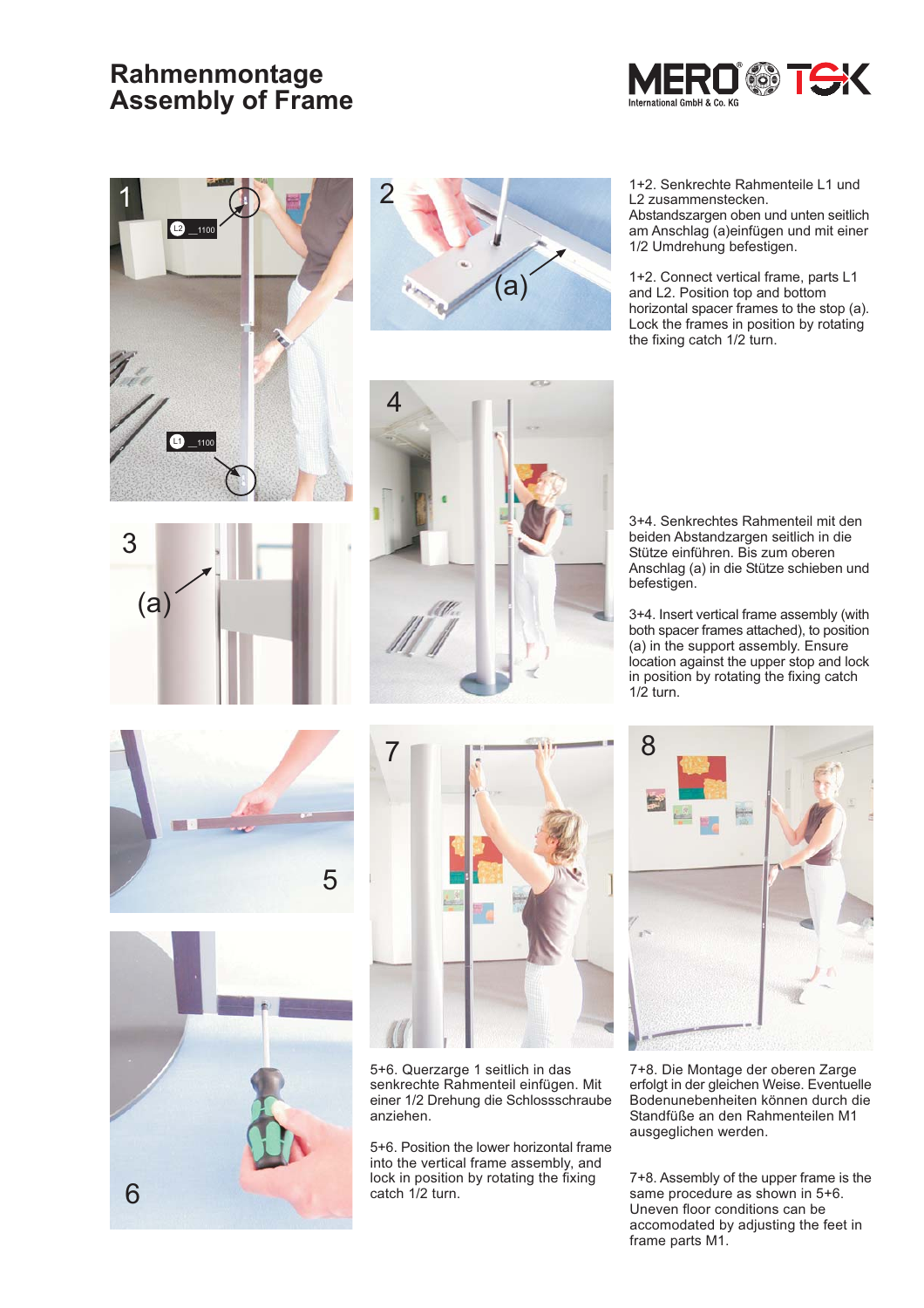## Anbringen der Grafikpaneele<br>Attaching Graphic Panels







1+2. Grafikbahnen ausrollen. Dabei die Positionierung der einzelnen Grafikbahnen (Aufkleber rückseitig) beachten. Bitte beachten: Beim Verpacken der Graphikbahnen die Bahnen so zusammenrollen, daß die Grafik innen liegt.

1+2. Roll out the graphic panels. The position of the different panels is indicated by a label on the reverse side of the panel. Important: when repacking the graphic panels roll them so that the graphic side faces inwards.



3. Grafikbahnen aus der Schutzfolie nehmen.

3. Remove graphic panels from the protective wrapping.

4. Erste Grafikbahn am Anschlagblech am Rahmen anlegen. Bündig zur linken Rahmenkante nach unten anbringen.

4. Position the first graphic panel against the metal stop at the top of the frame. Align with the frame edge on the left hand side.

5. Übrige Grafikbahnen in der gleichen Weise anbringen.

5. Attach remaining graphic panels in the same way.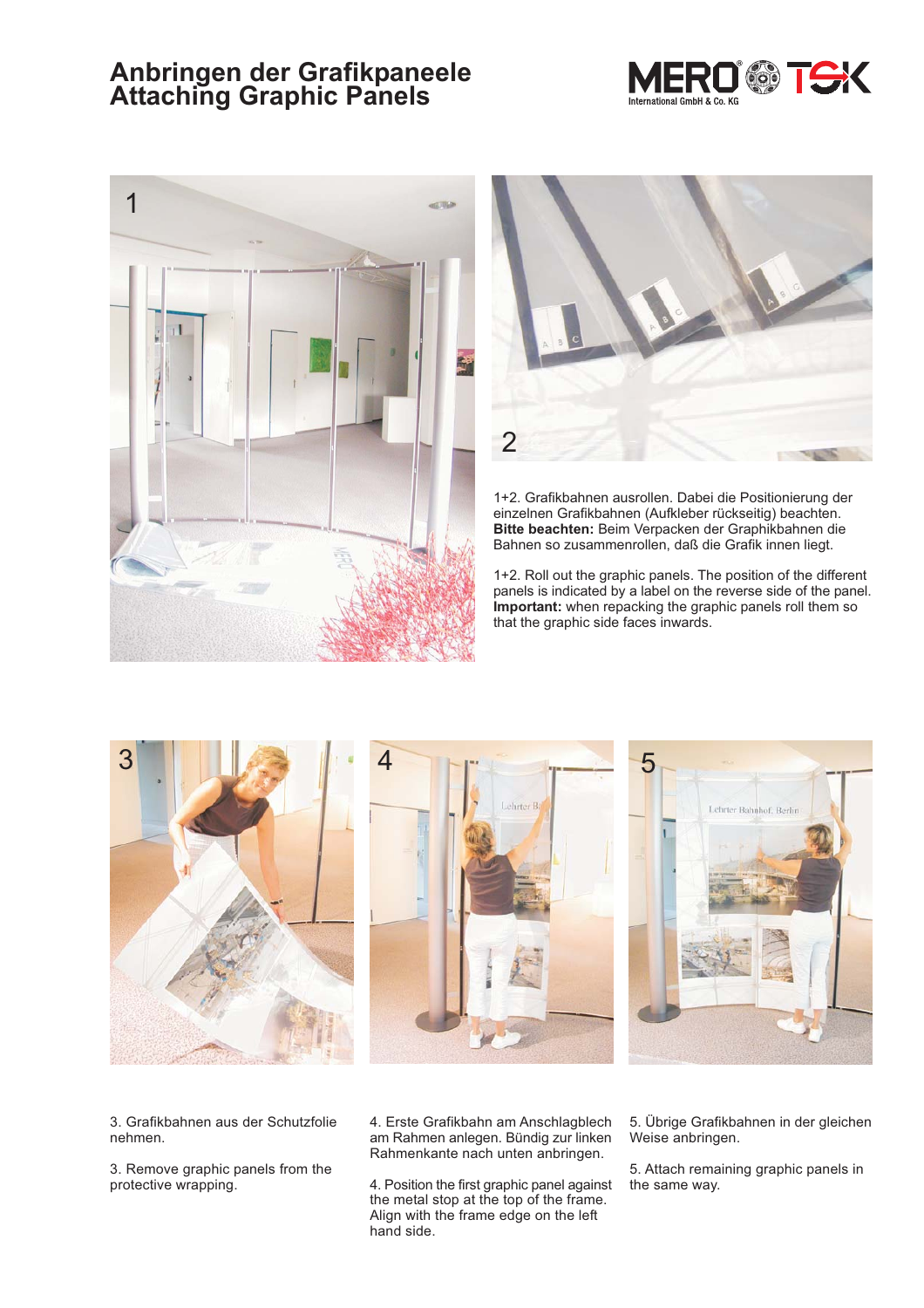# **Montage Beleuchtung<br>Attaching Lighting**





Leuchtmittel in die Fassung einstecken und drehen.

Insert and rotate bulb into holder.



Leuchte mit dem Clip auf die Stütze aufsetzen. Das Kabel in die äußere Öffnung der Stütze einlegen. Die Moosgummischnur über die gesamte Länge in die Nut drücken.

Connect light fitting to the support and secure with the integral clamp. Insert<br>cable into the outer slot of the support. Press rubber seal into the full length of the slot.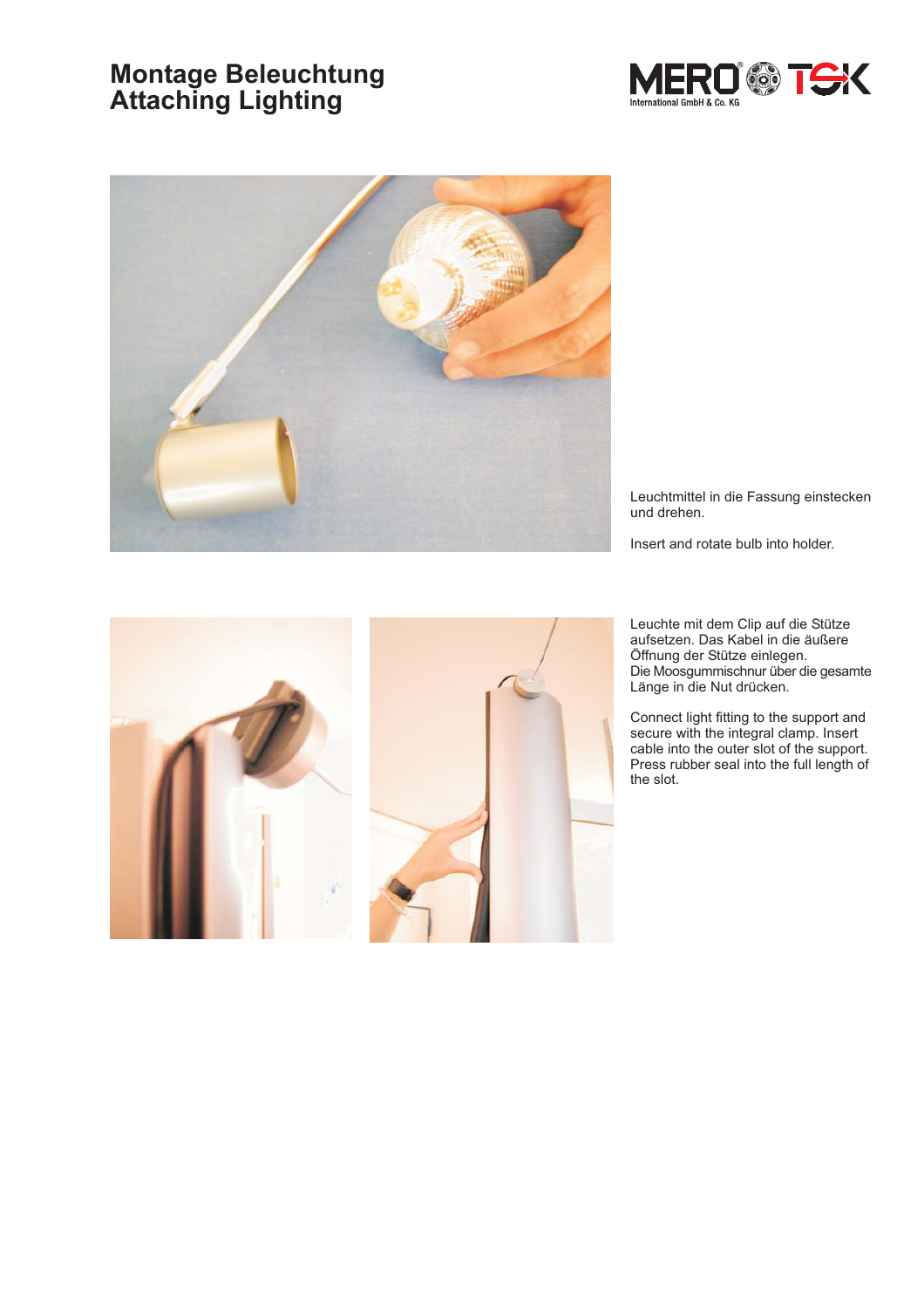## **Titan Line**

## **Transportkoffer Transporter Cases**



#### Transportkoffer für Display

Höhe: 1200mm. Material: Hart-PVC mit Schaumeinsätzen PVC oben (grau) und unten (weiss, siehe Abbildung rechts). Die Bauteile in die jeweils dafür vorgesehenen Aussparungen der



Schaumeinsätze oben und unten vorsichtig einschieben. Beim Befüllen bitte beachten, dass eine der großen Aussparungen für die Ovalstützen bis zuletzt offen bleiben sollte



#### **Transporter Case for Display**

Height: 1200mm. Material: Hard PVC, foam material PVC top (grey) and bottom (white, see ill. right). Put components with care into the corresponding gaps of the foam materials on top and bottom. While filling please note to leave one of the large gaps for the oval support open.

#### Befüllungsbeispiel/-reihenfolge **Filling Example/Order**

SenkrechteRahmenteile<br>Vertical frames 1